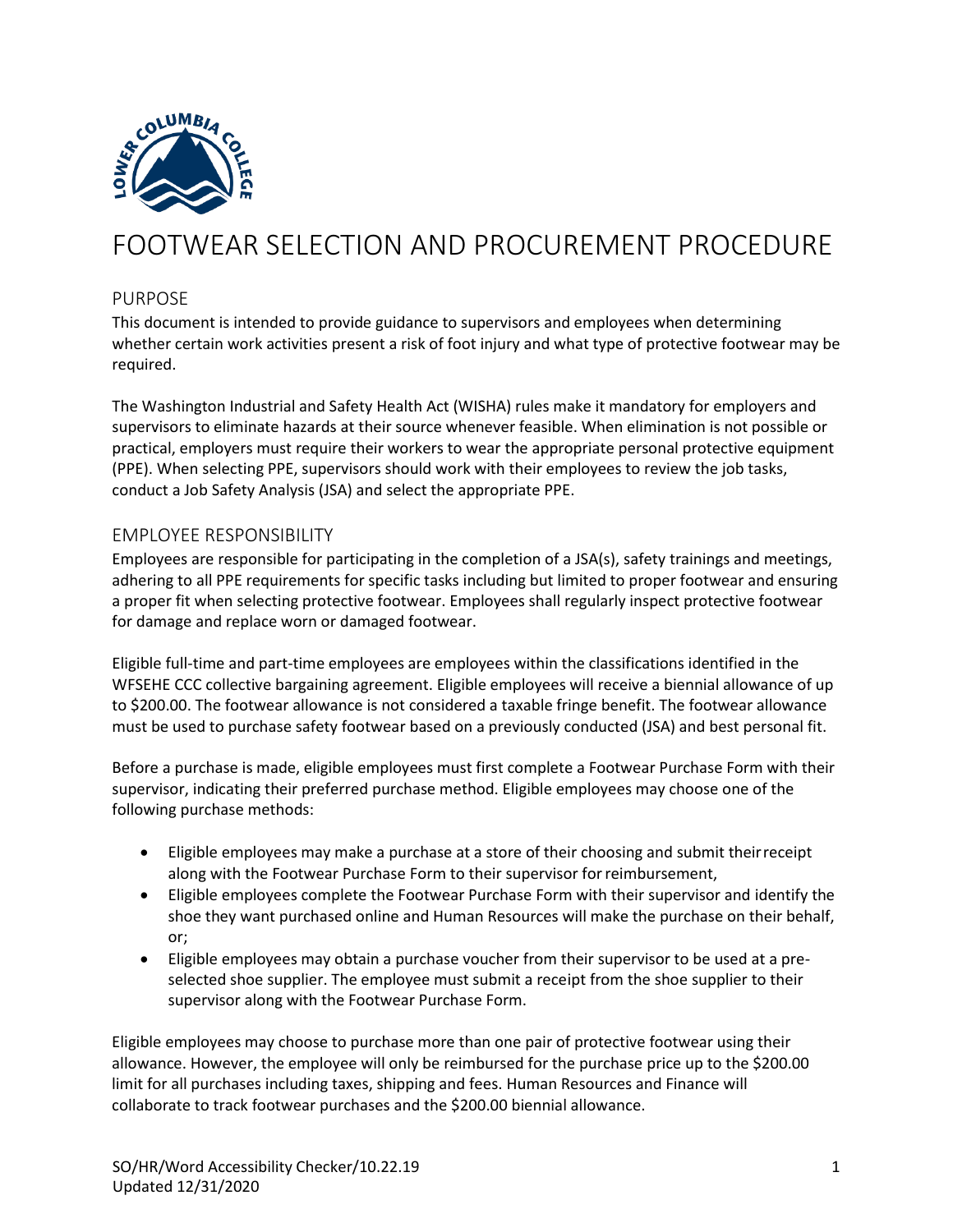The selection of protective footwear is not meant to be limited to a specific brand, or model provided the footwear meets all JSA requirements.

# SUPERVISOR RESPONSIBILITY

The supervisor must work closely with their employee to determine what hazards exist for each major work task when completing the JSAs and ensure employees participate in training provided for proper selection and use of footwear. Supervisors shall follow the steps below:

- Conduct Job hazard Analysis (JSA) of tasks requiring personal protective equipment (PPE) in conjunction with your employees.
- Identify foot injury hazards and recommend the appropriate protective footwear to beworn.
- Ensure all employees participate in PPE training before the task is completed and annually thereafter.
- Supervisors must ensure the proper footwear and other PPE is being worn by each employee during the assigned task.
- The Supervisor will verify that the purchased footwear adequately mitigates the hazard it was selected for.
- The supervisor will meet with the employee to complete a Footwear Purchase Form. The supervisor will keep a copy of the Footwear Purchase Form for their records and provide a copy to their employee.
- The supervisor will collect receipts from employees who purchase protective footwear on their own and submit the receipt and Footwear Purchase Form to the Finance Office for reimbursement; or, provide employees a voucher to purchase footwear at a pre-designated shoe supplier and collect the receipt of purchase from their employee and submit the receipt and Footwear Purchase Form to Finance for record; or, send the employee with the completed Footwear Purchase Form to Human Resources for assistance with purchase.

## CONTRACTOR & STUDENT EMPLOYEE RESPONSIBILTIY

- Participate in safety trainings for protective footwear.
- Provide and wear protective footwear that meets all JSA requirements for their assigned task at their own expense.
- Adhere to safety footwear requirements listed on relevant JSAs while working.